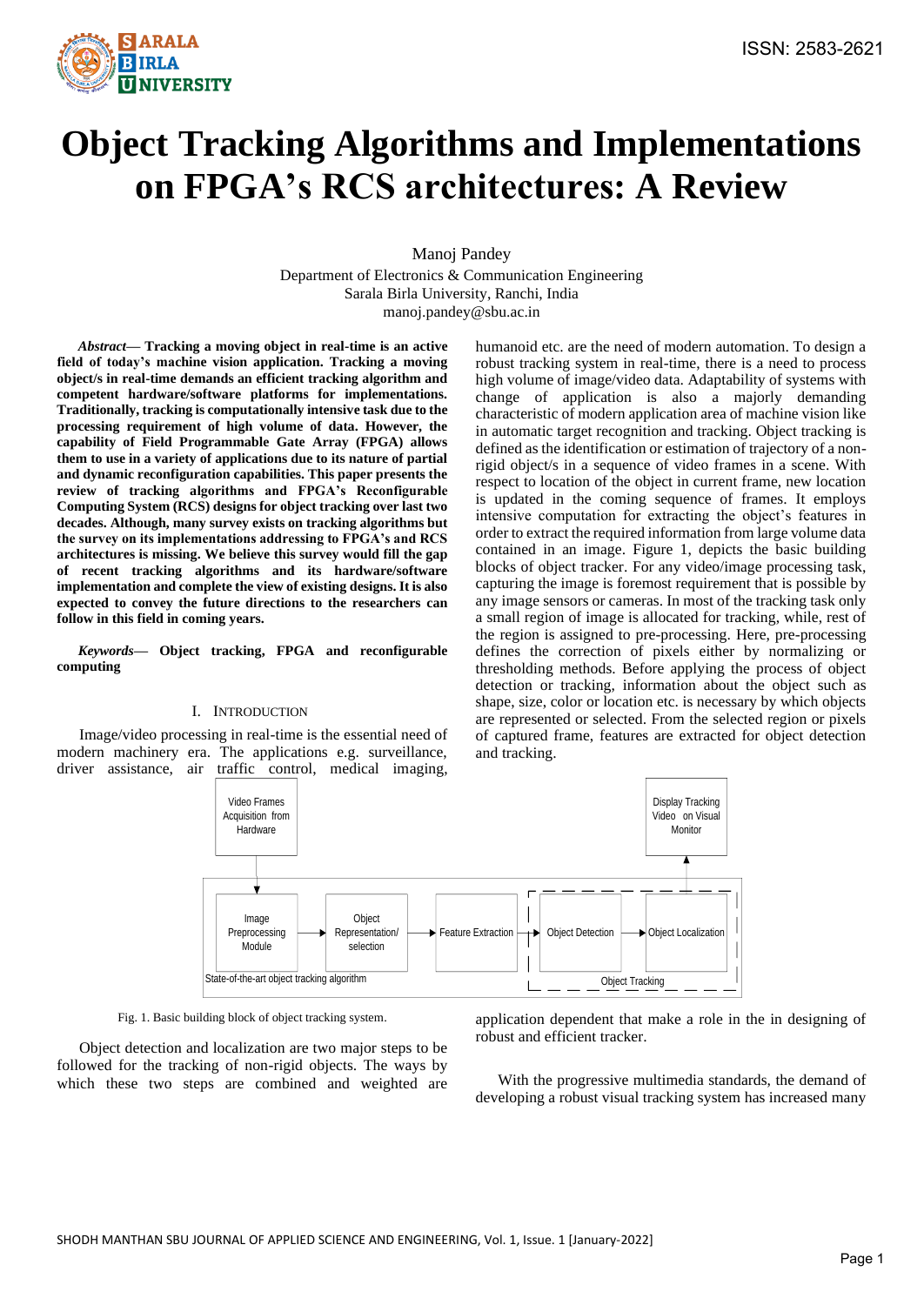

folds. Executing the complex algorithms for object detection and tracking in real-time have been really challenging for design engineers because of the fast processing requirements over a high volume of data. Traditionally, application specific integrated circuits (ASICs), graphic processors (GPs) and general purpose processors (GPPs) have been preferred to solve the tasks. A reconfigurable hardware based on FPGA technology have shown the tremendous benefits over ASICs, GPs and GPPs. Taking the advantages of partial/dynamic reconfiguration of FPGAs, it become more powerful for computing the real-time task. Though, the first idea of reconfigurable hardware based on FPGA technology came in sixties but the first example of configurable computing system appeared in late eighties [1]. There have been extensive research into FPGA exploited reconfigurable computing system (RCS) architectures for embedded applications of signal processing, traffic monitoring, image/video processing and robotics etc. Thus the reconfigurable computing is defined as the ability to execute the functional task on FPGA hardware to increase overall performance of systems retaining the flexibility of software. For last two decades FPGAs have proved its capability in embedded architectures for various applications e.g image/video and machine learning processing as well. Performance with flexibility & adaptability are key features reconfigurable computing which offers cost-effective solution for computationally intensive real-time application through the reuse of reconfigurable fabric hardware. Using partial & dynamic reconfigurations, RCS become more capable in terms of hardware utilization and also improve the adaptability of system with change in application. RCS often has given impressive performances in term of execution speed, resource saving and efficient in energy savings. Most FPGAs support reconfiguration to provide higher flexibility without losing its performance [2].

For instance, an optical flow algorithm by Javier et al. [3] is implemented on both on software as well as on hardware. The author declared his observations as: 30 frames per second (fps) frame rate and 5% less execution time for 320x240 image dimension. In other hand, the hardware cost is reported as: 21,649 FPGA slices. In the sequence of similar work reported by Kristensen et. al. [4] for real time surveillance system. A segmentation and morphological functions are implemented on FPGA hardware for image dimension of 320x240 pixels. Author declared in his observation as: 25 fps of frame rate & 70% memory reduction. Software implementation FPGAs in other hand stands in concurrent as hardware. FPGA vendors (e.g Xilinx Inc. & Altera), now in the days are providing more configurable soft-core as well as hard-core processors that can be used to synthesize the algorithms on their FPGAs itself [5]. Therefore, both the parallel/sequential processing [6-7] can be used for hard-ware/software implementation for high speed real-time video/image processing embedded architectures [8- 10]. It was recognized in 1989 by Gray and Keen [11] that many image processing algorithms would perform well on reconfigurable computers for the purpose of image processing algorithms.

This article is compiled in six sections. Section 1, summarize an introduction of object tracking systems and implementation approaches. Section 2, illustrates the review of object tracking flow along with state-of-the-art tracking algorithms. Section 3, covers the basic building block of logical functions along with some of the popular FPGA's RCS architectures. Finally, section 4 conclude the article.

## II. TRACKING FLOW AND ALGORITHMS

In today's scenario, new algorithms are evolving quickly. Many of these algorithms describe a parametric/non-parametric statistical description of the object representation. As we know, parametric statistical method is a nonlinear estimation method while nonparametric are based on unpredictable to the probability distributions of the variables being assessed. As we know, in parametric statistical analysis the targeted object/location is generally fitted in Gaussian model, while in non-parametric, estimation is done by training of random samples/data. A detail architectural process of object tracking is presented in Figure 2, that comprises various steps: i) image acquisition, ii) image preprocessing, iii) object representation, iv) feature extraction, v) object detection, vi) object tracking and vii) tracking validation/displaying. Each steps have various methods and corresponding to these methods various algorithms have evolved to process the images. Since to discuss each algorithms for all processing step is tedious task therefore, the methods/algorithms used for object detection/tracking are mainly presented in this section. Trackers are classified mainly in three categories: point tracking [12], kernel tracking [13] and silhouette tracking [14]. Point tracking is again categorized into deterministic and probabilistic (statistical) methods. Modified Greedy Effect (MGE) tracker [15] and Kalman filter [16] are examples of deterministic and statistical method respectively. Kernel tracking and silhouette tracking both are further classified in two classes like as kernel tracking is classified as multi view and template based [17]; whereas silhouette tracking is classified as: contour evaluation [18] and shape matching [19]. To meet the tracking environment or constraint, a selection of appropriate algorithm is important. Sometime tracking becomes complex due to noise in images, varying in shapes and size, complex object motion, scene illumination changes, object occlusions or real-time processing requirements that causes loss of information from images [12]. A designer can simplify the tracking by applying the constraints such as motion, shape or appearance of objects. For example, point tracking is used in deterministic and statistical methods of tracking.

In deterministic approach, a MGE is used in tracking by maximizing the rigidity and proximity constraints. It has shown promising ad-vantages in minimizing the computational cost. However, this approach is unable to handle the occlusions. In other context, a statistical approach used for tracking where a position and velocity of object are predicted and new positions are estimated based on Kalman filtering[16] techniques. This method has shown promising advantages for tracking but strictly based on Gaussian distribution.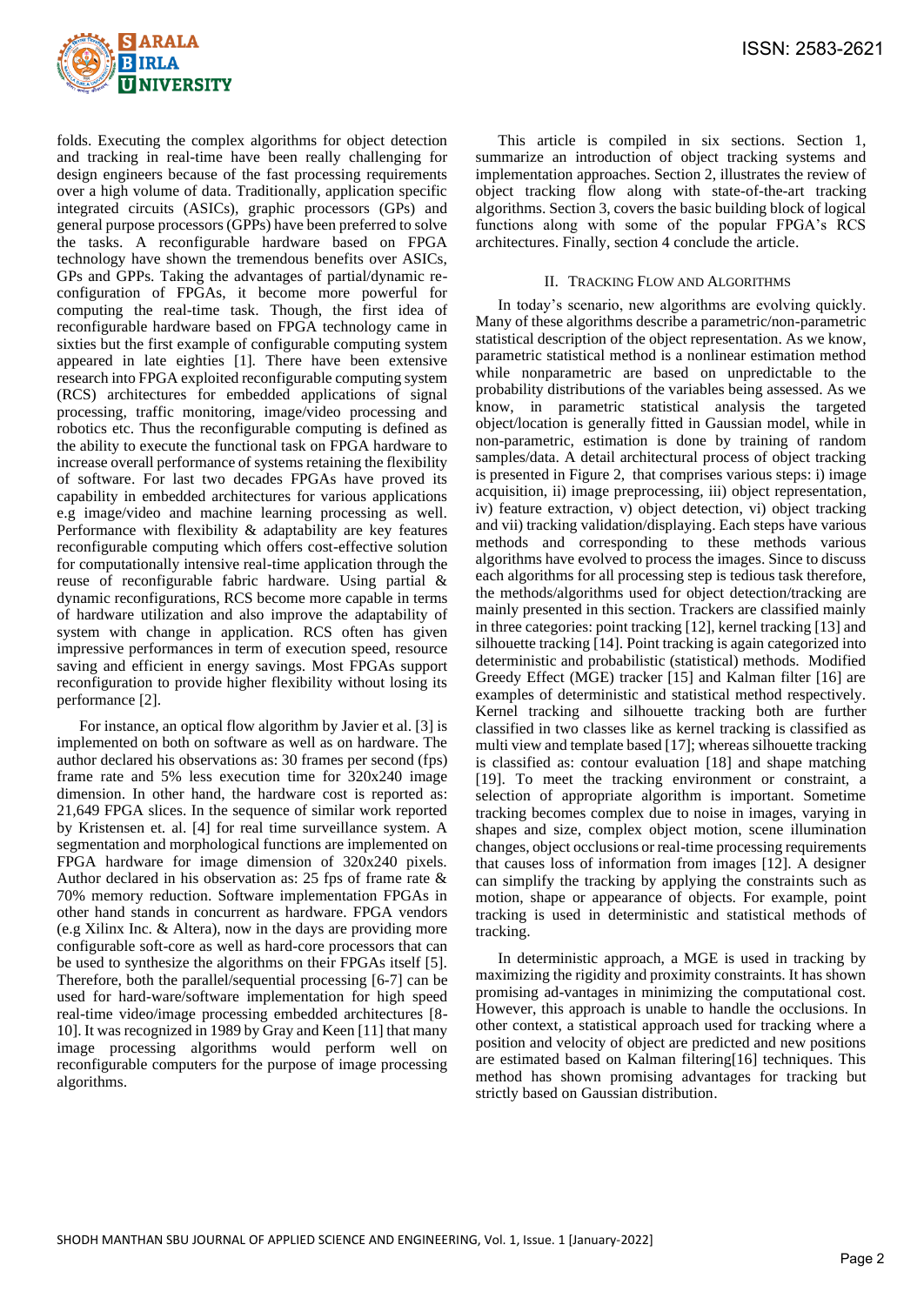



Fig. 2. Typical object tracking flow; highlighted with red color, represents the flow of kernel based mean-shift object tracking

There are various object tracking algorithms which have evolved in last decades as mentioned in Table. 1. Many of these algorithms are either region-based [20] or appearance-based [21] approaches. Many of the articles have described these approaches. A training based tracking system in other hand is like deep Neural Network (deep NN) [22] that uses to search the targeted object in sequence of frames. Other side, a modelbased tracking methods are dependent on pre-initialized data that tar-get objects based on the features of: shape, skin,

silhouette, skeleton, intensity, color, edges and contours etc. These features are used to establish a relation/similarity between candidate and target models. A detail tracking process as displayed in Fig.2, represent the tracking algorithms by using kernel based means shift algorithms [13]. Generally, a kernel density estimation is one of the popular non-parametric ways to estimate the statistical correspondence with the help of randomly distributed samples/variables. Additionally, in a given data samples, an appropriate kernel selection and density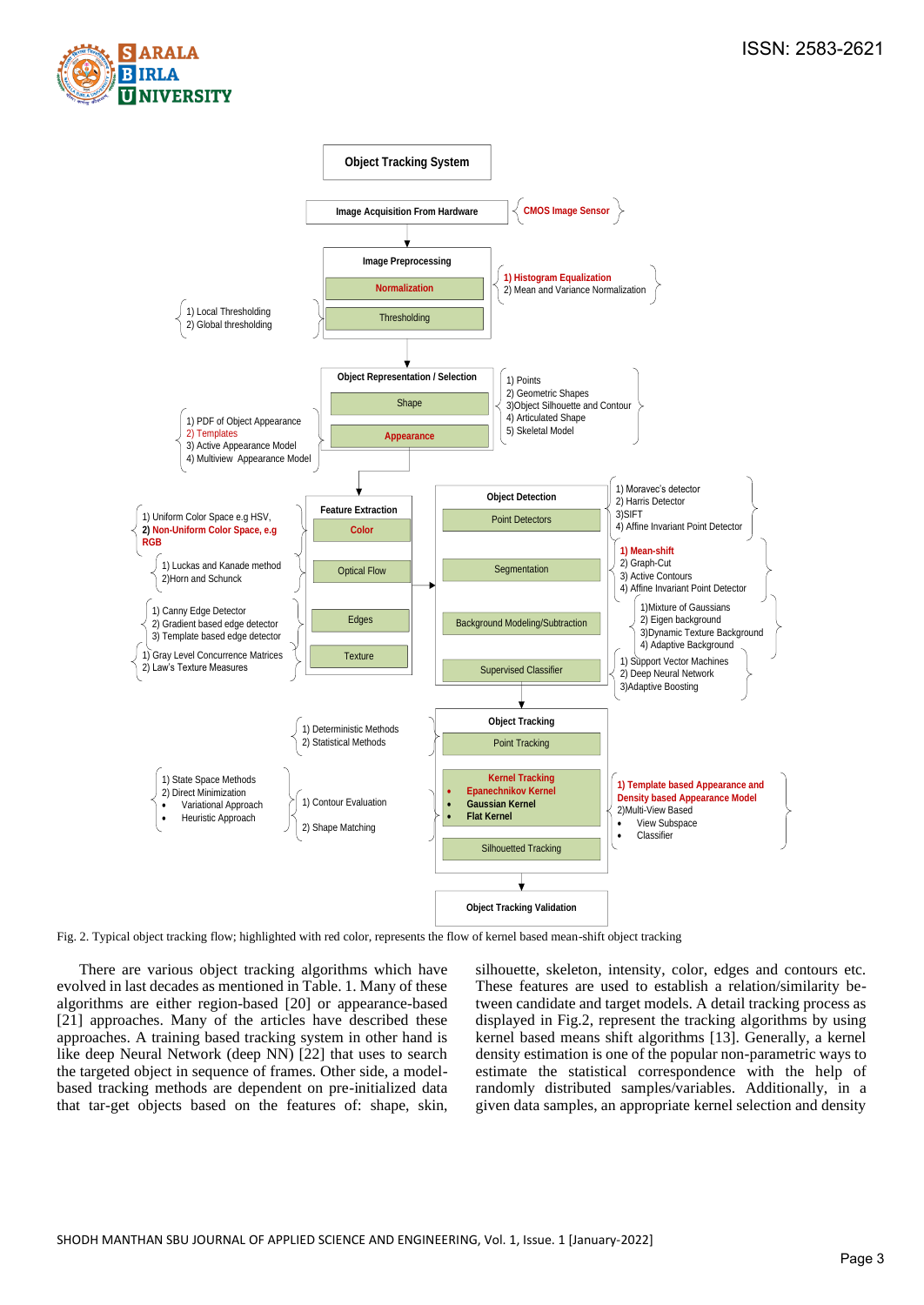

## estimation works well in both low and high dimension and applied in tracking applications [23][24].

| TABLE 1. OBJECT TRACKING APPROACHES.                             |                                                                          |                                                      |                                                                                                       |  |  |  |  |  |
|------------------------------------------------------------------|--------------------------------------------------------------------------|------------------------------------------------------|-------------------------------------------------------------------------------------------------------|--|--|--|--|--|
| Algorithm                                                        | <b>Feature Selection</b>                                                 | Application                                          | Advantages/Limitations                                                                                |  |  |  |  |  |
| <b>Adaptive Block</b><br>matching[25]                            | Using object contour,<br>motion vector, object<br>boundary               | MPEG-4, Videos                                       | Computationally superior, good in<br>compression                                                      |  |  |  |  |  |
| Eigen Tracking [26] [27]                                         | View based Eigen based<br>space representation                           | Nearest view is<br>recovered, gesture<br>recognition | Useful for view point and changes in<br>pose.                                                         |  |  |  |  |  |
| Mean shift[28][29]                                               | <b>Color PDF</b>                                                         | Moving Object,<br>smoothing and<br>segmentation      | Good for Cluster analysis, global<br>optimization and performance                                     |  |  |  |  |  |
| Kernel based Mean<br>Shift[30][31]                               | Kernel: Gaussian/<br>Epanechikov Kernel                                  | Real time tracking                                   | Good tracking for uniform, single and<br>slow moving objects                                          |  |  |  |  |  |
| CAM-shift combination<br>with difference in<br>frame[32]         | Difference in frame<br>movement region, Motions<br>segmentation          | <b>Motion Estimation</b>                             | Shortcoming of artificial orientation and<br>divergence                                               |  |  |  |  |  |
| Deep Neural Network<br>[33][34][35]                              | Training de-noising auto<br>encoder                                      | <b>Visual Tracking</b>                               | Unsupervised method, newly evolved<br>algorithm Room available to improve<br>performance              |  |  |  |  |  |
| <b>SIFT Features and Mean</b><br>Shift [36]                      | Color features                                                           | Real Time Object<br>Tracking                         | <b>Improved Performance Than Classical</b><br>Mean Shift                                              |  |  |  |  |  |
| PCA [26]+ ICA [37]                                               | Basis image, generalization<br>of PCA                                    | Face Recognition                                     | Better face recognition                                                                               |  |  |  |  |  |
| Adaptive Kalman<br>filtering[38]                                 | <b>HSI</b> Color Space                                                   | Moving Object<br>Tracking in a Video                 | Less computational cost than Kalman<br>filter Limits to constant velocity or<br>constant acceleration |  |  |  |  |  |
| Image correlation[39]                                            | Kalman predictor adaptive<br>optimized matching                          | Object detection and<br>tracking                     | Decreases computational cost and Show<br>better performance Difficult to realize<br>in real time      |  |  |  |  |  |
| Particle filter [40] [41]                                        | Color based Particle filter<br>and Kalman Filter                         | Shape similarity and<br>shape information            | Good performance in shape matching<br>and better in real-time.                                        |  |  |  |  |  |
| <b>Background</b> subtraction<br>statistical[42,43]              | Modeling and updating<br>background, illumination<br>changes and shadows | <b>Object Detection</b>                              | Fast and effective                                                                                    |  |  |  |  |  |
| Canny edge detector<br>Statistical 4 degree of<br>freedom[44,45] | Deformed object                                                          | Robotics                                             | Accurate with occlusion and spurious<br>edges                                                         |  |  |  |  |  |
| Using stereo vision and<br>sensor information[46]                | 3D moving object                                                         | Tracking                                             | Fast movement and precise tracking                                                                    |  |  |  |  |  |
| Diamond Search [47]                                              | <b>Block Matching</b>                                                    | <b>Motion Estimation</b>                             | <b>Fast Motion Estimation</b>                                                                         |  |  |  |  |  |

The commonly used object tracking algorithms based on the above discussed approaches as reported in Table 1 are: adaptive block matching [25], Eigen tracking [26][27], mean shift [28][29], kernel based mean-shift [13][30][31], Cam-shift [32], Deep Neural Network (deep NN) [33][34] and Scale Invariant Feature Transform (SIFT) [35]. Moreover, there are some of the filtering based trackers such as: Kalman filter [38], image correlation [39], particle filter [22], background subtraction [42] [43], canny edge detector [44] [45], stereo vision [46] and optical flow [47] that have been used either independently or

mapping with other algorithms to improve tracking accuracy or efficiency.

Eigen tracking [27] and adaptive block matching [25] are developed on view based representation model. In Eigen tracking [26], the design is based on Eigen-space representation model. It is useful in view based representation that can be used to track objects like human hands and change in pose etc. Tracking using block matching [25] is an algorithm which works on pre-estimation of the object boundaries by computing the motion vectors and by updating the contour using occlusions detection.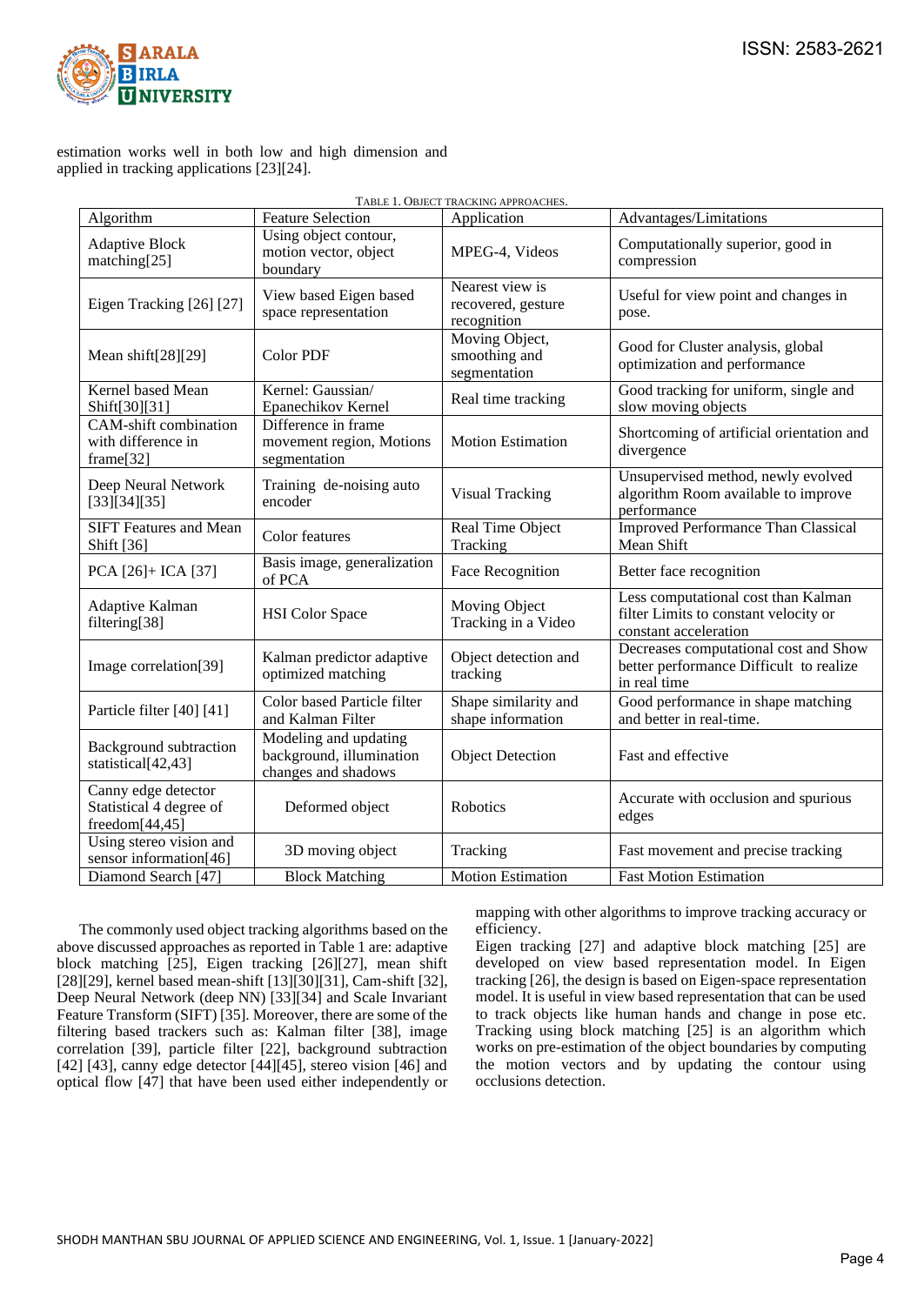

In addition, there are some other important issues, which are necessary to be considered in proper detection of moving object. The localization and segmentation are two important task for through which reconstruction and recognition can take place with-out the appearance of the background. The third task as reported in literatures is the transformation of input image into some canonical form through which a similarity can be established. A framework presented in [42], provide a local search method that is robust to background variation. Simultaneously this approach becomes more useful in translation, rotation, and scale in Eigen space and image. Compared to existing tracking algorithms this method is noninvariant to image transformations. Some of these non-invariant parameters are e.g translation, scaling, rotation, occlusion, background clutter, noise etc. The visual-based algorithms are generally used in humanoid applications. Tracking the articulated objects: e.g. human hands, undergo for the changes in both viewpoint as well as changes in position. In some of the cases, it may not perform better in applications where actual object recognition is required. Thus algorithm based on edge tracking [44] for the development of parallel vision system has been used to avoid complexity at several levels and are dependent on parallel processing for rapid computation.

Here, the approaches discussed for tracking have been used either independently or associated with some other filtering or smoothing methods to improve the tracking efficiency and accuracy. For example, a mean shift combined with motion vector analysis [47], an edge detection based on fast adaptive mean shift [28] and kernel based mean-shift integrated with SIFT [36] have been employed for same application. A meanshift combining with motion vector analysis is developed to improve the tracking efficiency. Similarly, a mean-shift is used in combination of kernel function for the tracking of moving object [24]. In [36], a scale invariant feature trans-form (SIFT) features are used to search a similarity between the Region of Interest (RoI) across a sequence of video frames. In other hand, a mean-shift is applied to conduct similarity search via color features. However, by integrating kernel and mean-shift which are used for smoothing and correspondence establishment between the RoI across frames respectively improves the tracking efficiency and consistent performance. Further, a particle filter [40][41] has also been associated with mean shift algorithm. This method has overcome the large amount of calculation in mean-shift. It is not only useful in real time but also having the facility of high detection probability even in situation of occlusions. Therefore, a feature-based detection or tracking approaches in association of other filtering or smoothing functions have shown promising advantages and improved the accuracy.

# III. REVIEW OF FPGA/RCS IMPLEMENTATION OF OBJECT **TRACKER**

Formerly, the application of computer vision has been limited due to lack of computing capability of high volume of data complexity. Since last decades, comparative to ASIC and SW, reconfiguration techniques based on FPGA technology have given promising benefits in terms of speed, flexibility and power utilization. FPGA which is full of reconfigurable fabric has become the most common device preferred by embedded designers for real time applications in recent years. A reconfigurable fabric represents the logical hardware in which the functionality of logic gates or logical functional blocks are customized at rum time. The connection between these logic gates are also possible to configure or reconfigure. RCS as a whole depends on reconfigurable fabric available in FPGAs and controllers to exploit the capabilities of FPGAs. The reconfigurable fabric executes the task of hardware and controller is used to reconfigure hardware logic and is responsible for function such as external I/O communication. Controllers are used to control the operations either on hardware through HDL (hardware description language) or on SW (on processor). To apply the reconfiguration for a set of application the whole FPGA area is partitioned in reconfigurable region and static region (see Fig 3). The functionality of reconfigurable region is altered by configuring with partial bit files PR1.bit, PR2.bit, PR3.bi etc. and full bit file keeps the information of complete design. Functionality of static region re-mains unaffected during reconfiguration of partial bit files on reconfigurable region.



Fig. 3. Partial reconfiguration showing the configuration of full bit file and partial bit file

Xilinx 6200 FPGA [48] was an early partially reconfigurable device where each logic block can be programmed independently. The FPGAs such as Atmel AT40K [49], Xininx Virtex II/II pro, Virtex 4/5/6/7, Kintex-7, and Zynk-7000 are some of the popular PR supporting boards which can be realized by the available PR design sup-porting tools such as Xilinx PlanAhead and Xilinx ISE 12.1 or its higher version.

# *A. FINE/COARSE GRAINED ARCHITECTURE*

In general, the reconfigurable computing system architectures can be broken down in smallest functionality units (i.e reconfigurable processing fabrics) which are known as granularity. Granularity measures the amount of functionality encapsulated by a region. They range from fine-grained to coarse-grained fabrics. Both the architectures fine/coarse grained can be designed as coprocessor architectures type. In fine-grained RPFs, the data are processed at bit level while in coarse-grained fabrics the data are processed as a group of bits through large functional units such as ALUs/multipliers.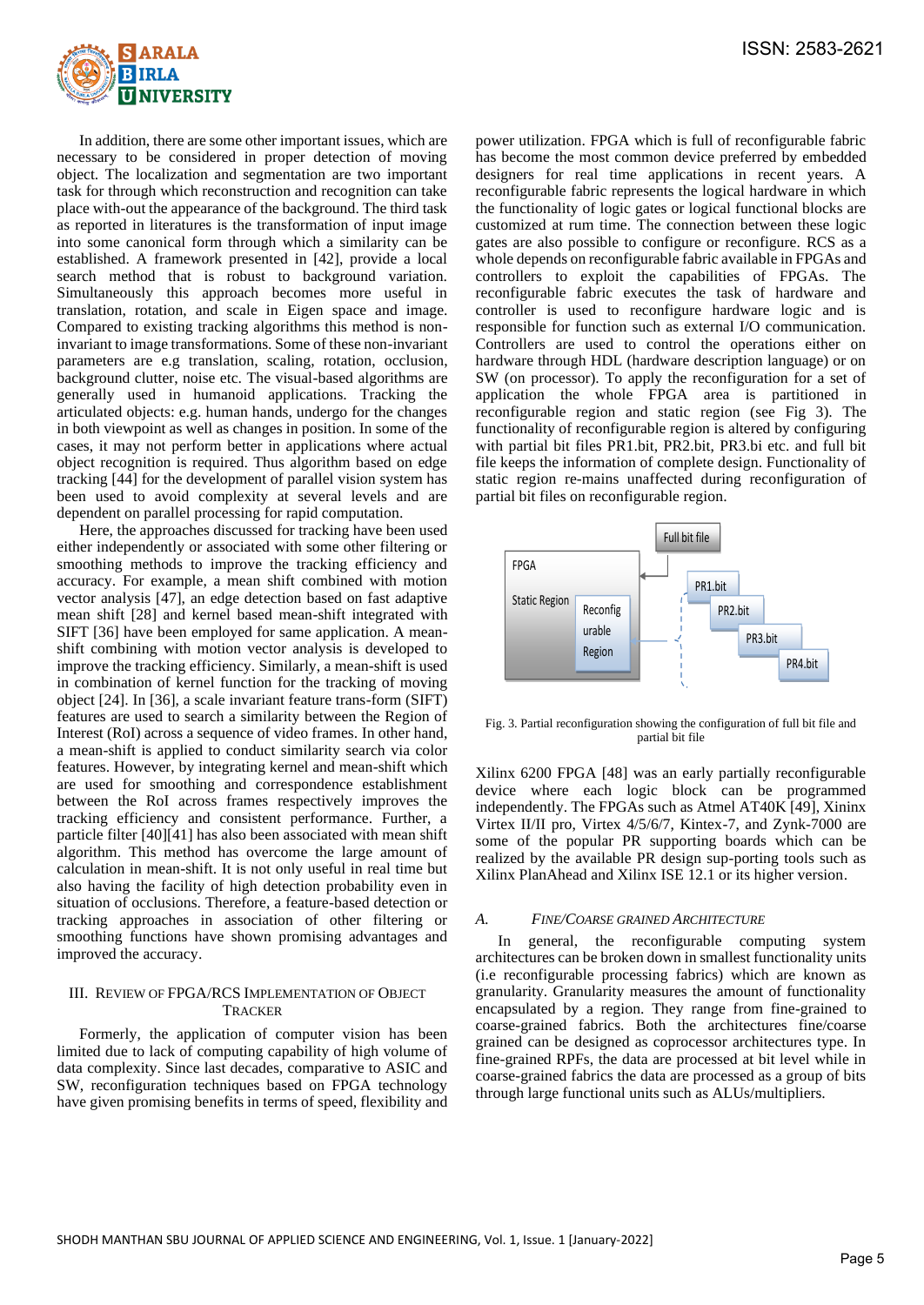

A fine-grained are used on individual bit manipulations without wasting other reconfigurable resources. For complex arithmetic or logic operations, fine-grained pro-cessing elements are used to implement a basic operation. The most common functional units of fine-grained systems are lookup tables, which are used to compute the bulk of the logic in FPGAs. Generally, commercial FPGAs contain many three to six input LUTs and each of these LUTs can be thought as finegrained functional unit. These fine-grained architectures have significantly more area, power, delay and pow-er overhead. As shown in Table 2, the popular fine grained architectures are: Celoxica RC2000 [50], Xilinx Virtex II pro [51], Altera Stratix II [52], Altera Excalibur [53] and GARP [54]. Custom reconfigurable architecture in general targets the acceleration of software. It means standard PCs can be closely-coupled with the FPGA based accelerator to the computer expansion bus.

| TABLE 2. OBJECT TRACKING APPROACHES. |                                   |                                      |                                  |                           |  |  |  |
|--------------------------------------|-----------------------------------|--------------------------------------|----------------------------------|---------------------------|--|--|--|
| <b>Architecture Name</b>             | <b>Granularity</b><br><b>Type</b> | <b>Basic Processing</b><br>Component | <b>Routing Architecture</b>      | <b>Embedded Memory</b>    |  |  |  |
| Celoxica RC2000<br>$[50]$            | Fine                              | 4-input LUT                          | Horizontal and vertical<br>buses | 152 MB shared<br>memory   |  |  |  |
| Xilinx Virtex II pro<br>$[51]$       | Fine                              | 4 input LUT                          | Horizontal and vertical<br>buses | 18 kbit blocks            |  |  |  |
| Altera Stratix II [52]               | Fine & Coarse                     | 8-bit adaptive logic module          | Horizontal and vertical<br>buses | 512 kbit blocks           |  |  |  |
| Altera Excalibur[53]                 | Fine                              | 4-input LUT                          | Horizontal and vertical<br>buses | 2 kbit                    |  |  |  |
| GARP[54]                             | Fine                              | Logic/arithmetic function            | 2-bit buses in horizontal        | External to fabric        |  |  |  |
| MORPHOSYS[55]                        | Coarse                            | ALU and Multiplier                   | <b>Buses</b>                     | External to fabric        |  |  |  |
| REMARC <sub>[56]</sub>               | Coarse                            | <b>ALU</b>                           | <b>PLB</b>                       | External to fabric        |  |  |  |
| <b>ADRES</b> [57]                    | Coarse                            | <b>ALU</b>                           | <b>PLB</b>                       | External to fabric        |  |  |  |
| PIPERENCH <sup>[58]</sup>            | Coarse                            | 8-bit ALU                            | 8-bit buses                      | External to fabric        |  |  |  |
| RAPID[59]                            | Coarse                            | <b>ALUs</b>                          | Horizontal and vertical          | Embedded memory<br>blocks |  |  |  |
| ReconOS [60]                         | Heterogeneous                     | <b>Basic CLBs</b>                    | System bus & PLB                 | Embedded memory<br>blocks |  |  |  |
| SCORE[61]                            | Pipe-and-Filter                   | <b>Basic CLBs</b>                    | System bus & PLB                 | <b>External SDRAM</b>     |  |  |  |
| SPREAD <sup>[62]</sup>               | Hw/Sw Co-<br>design               | <b>Basic CLBs</b>                    | System bus & PLB                 | <b>External SDRAM</b>     |  |  |  |
| <b>MOOSE</b> [63]                    | Hw/Sw Co-<br>design               | <b>Basic CLBs</b>                    | <b>PLB</b>                       | Embedded memory<br>blocks |  |  |  |
| RCADE [64]                           | Hw/Sw<br>Co-design                | <b>Basic CLBs</b>                    | <b>PLB</b>                       | Embedded memory<br>blocks |  |  |  |

Examples are: Garp [54], Morphosys [55], REMARC [56], and ADRES [57]. Garp [54] and Morphosys [55] are example of closely coupled coprocessor architectures where Garp is a fine-grained and Mor-phosys comes under the coarse-grained. The very popular fine-grained architecture designed by BRASS research group is the Garp reconfigurable processor [54] that is MIPS processor and on-chip cache combined with an RPF. Garp [54] as in Figure 4, combine single-issue MIPS (million instructions per second) processor with reconfigurable

hardware and it is used as an accelerator. It is consisting of twodimensional array of logic blocks interconnected by programmable wiring. It has four 32-bit data buses and one 32 bit address bus. The Instruction Set Processor (ISP)-MIPS coupled with the system is capable to move data in and out from array registers. During the operation into array blocks, it has direct access control with the memory blocks. The efficiency of fine-grained designs can be improved by adding architectural support functional blocks.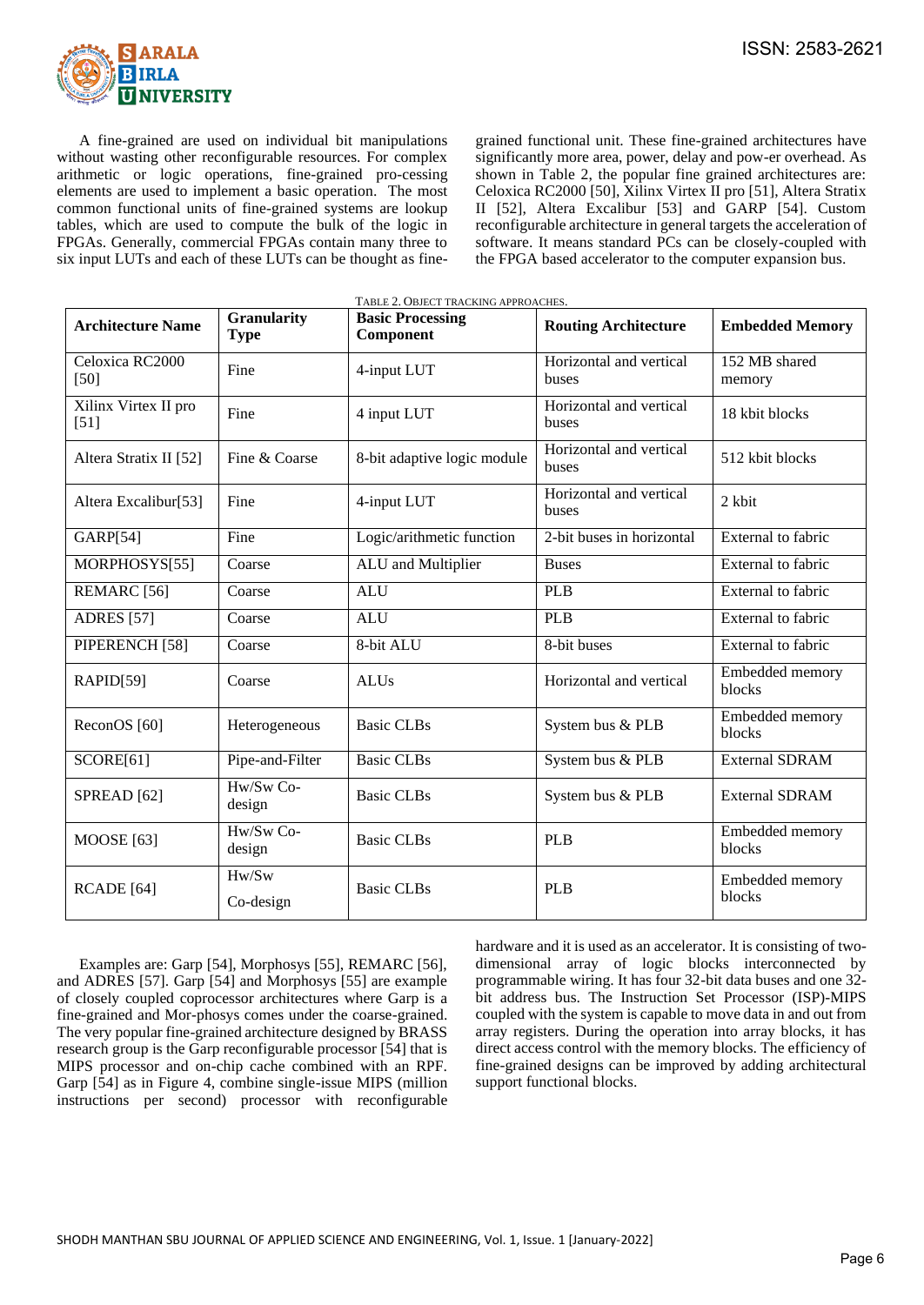

A coarse-grained system on other hand, are much larger and consist of ALUs, multi-pliers and the memories. Examples of coarse-grained architecture are PipeRench [58] and Rapid [59]. The PipeRench RPF architecture is an ALU based architecture

In contrast to PipeRench; RaPiD architectures can be used as independent of coprocessor or sometimes inte-grated with others computing blocks. RaPiD is specifically designed for the applications where repetitive pipelined computations are required like in nested loops. Most of the designers use hardware design paradigm for programming in configurable



Fig. 4: Fine grained architecture: GARP [54]

In coarse-grained architectures the data are processed as a group of bits through large functional units such as ALUs/multipliers. Coarse-grained is relatively a large number of logical functions contain in a single logical block than finegrained. For example, 4/5-input LUTs, four multiplexer, and some other fast logic functions may contain in a logic block. The popular examples of coarse-grained architectures are: MorphoSys [55], REMARC [56], ADRES [57], PipeRench [58] and RaPid [59]. In PipeRench [58] for example, RPF architecture is an ALU based that is used as a coprocessor coupled with a host processor. In PipeRench, RPF uses pipelined configuration that works as partially and dynamically reconfigurable. In contrast to PipeRench [58]; RaPiD [59] architectures can be used as independent of coprocessor or sometimes integrated with other computing blocks. RaPiD [59] is particularly designed for the applications where repetitive pipelined computations are required like in nested loops Morphosys [55] as in Figure 5, is one of poplar coarse-grained coprocessor architectures consist of: 8×8 array of logic cells, RISC processor, context memory, frame buffer, cache and frame buffer. Each cell contains register, shifter, ALU, multiplier and register file. The operation performed by each logic cell is defined by a context register (like a configuration memory) and the context memory through which con-tent is used as a coprocessor to a host processor. In PipeRench, RPF uses pipelined configuration that works as partially and dynamically reconfigurable system.

are-as but speedup of execution has been a major challenge for them. Execution in con-figuration system can be speedup up to some extent by extracting loops, frequently used conditions and arithmetic expression from the codes and map them in configurable hardware.



Fig. 5: Coarse grained architecture: MorphoSys [55]

loaded at each execution cycle. The MorPhosys system thus uses common memory context for each cell in the array and implements a single-instruction multi-ple data (SIMD) machines, where the executing function is configurable and depends on the context word.

However, as a disparity between fine and coarse granularity is that, fine-grained consumes more programmable interconnects compared with coarse-grained. It is be-cause as the granularity of logic blocks increases, consecutively the amount of connections into the logic blocks decreases compared to the function they can support. A coarse-grained system, are much larger and consist of ALUs, multipliers and the memories. The current commercially available FPGAs are embedded with more coarse-grained functional blocks. The common coarse-grained blocks available in modern FPGAs are memory block, multiplier digital signal processing (DSP) blocks, processor blocks and some more embedded blocks. In term of speedup performance, power saving and area utilization, coarse-grained RPFs are better choices than its counterpart fine-grained. As discussed above, GARP [54] and MorphoSys [55] are a closely-coupled coprocessor architecture in which reconfigurable hardware augments the instruction set processor as a coprocessor or even being integrated into the proces-sor execution path.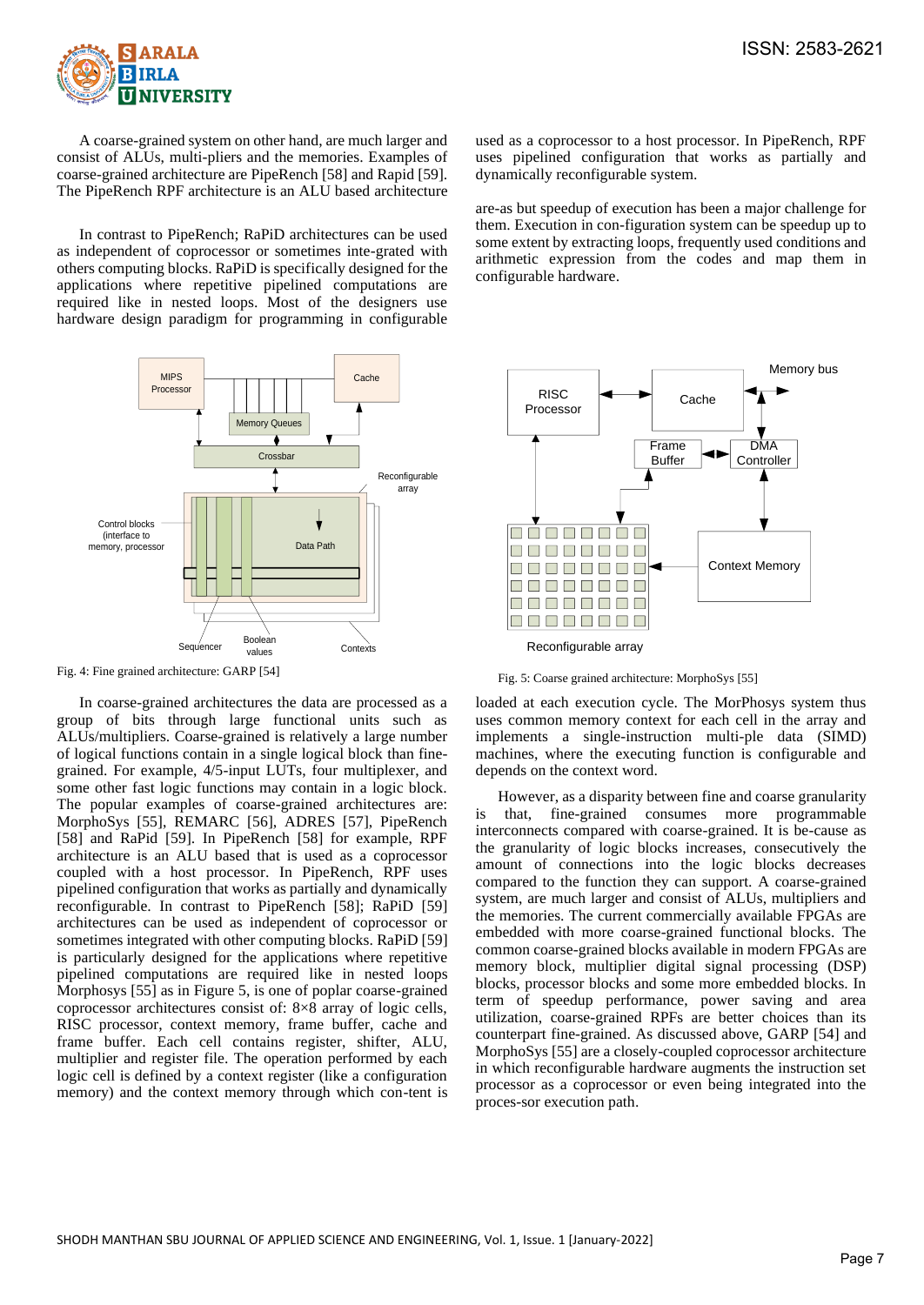

### *B. HETEROGENEOUS ARCHITECTURE*

To obtain better improvement in term of performance and reduced area, a heterogeneous architecture i.e. ReconOS [60], gives a thread-level adaptability of embedded systems in both SW and HW threads. ReconOS [60] as shown in Figure 6, consists of hardware and software level multiple threads. Software and operating systems run on a master CPU and one worker processor and two dynamically reconfigurable hardware slots are connected to the master processor using a common shared bus. In the architecture, operating system interface (OSIF) is a dedicated hardware, which man-ages the low-level synchronization and includes the necessary logic for partial recon-figuration. Master CPU executes the operating system kernel (OS kernel) and controls all the operations between each thread.



Fig. 6: Heterogeneous architecture: ReconOS [60]

The ReconOS presents a flexible foundation to design a Sequential Monte Carlo (SMC) application for embedded heterogeneous multi-core systems. The ReconOS is capable to repartition of hardware/software composition of real-world tracking application to meet the predefined soft real-time constraints in video stream.

# *C. HARDWARE/SOFTWARE CO-DESIGN*

Large application implementing on microprocessor may require less design effort and more size efficient but at the expense of performance. In other context, standalone hardware based system meets design performance but in cost of flexibility and de-sign. Besides the characteristics behaviour variations between a hardware and soft-ware, a hardware/ software codesign is a unified view of design flow for complex systems, which includes simultaneous and separate developments of hardware and software. It is a top-down approach, which includes the identification of tasks, partitioning and

implementing the task on hardware and software separately and finally developing inter-task interfaces and communication. The problems occurred during integration, change is very difficult either in hardware or in software. To solve this problem, system-level hardware/software co-design architecture have introduced that eases the integration and detects the error in hardware and software both.

SCORE by Caspi et al. [61] is a programming model, which combines pipe-and-filter architecture, customized compiler and run-time support but it has not been implemented on FPGA platforms. Similar to this, SPREAD by Happe et al. [62] is a FPGA based reconfigurable architecture with a unified hardware/software multithreaded interface and a high throughput streaming structure. The SPREAD [62] architecture as shown in Figure 7, is designed for cryptographic application is a streaming-based partially reconfigurable system which consists of a CPU, reconfigurable processing units, external SDRAM, a configuration controller and some other peripherals. CPU is used to run software threads and operating system. RPUs on other hand are coarse-grained i.e. used for hardware threads and can be directly configured, switched and terminated during run-time. SPREAD architecture is capable to run streaming applications with a unified view of threads. The streaming computation task executes on hardware/software threads. The task T1 and T5 shown in a circle is executing on software thread while the task T2, T3 and T4 are executing on hardware thread. Apart from the simultaneous access issue, a streaming path eliminates dataflow bottleneck commonly found in a system bus, making it simple partially reconfigurable architecture suitable for video streaming. It out performs 1.61- 4.59 times higher in terms of power efficiency than their implementation on graphic processing units.

Ideally, hardware/software co-design applications are initially modeled as an abstract form without separating the task on hardware or software. This helps the designer to concentrate on algorithmic and logic development rather than implementation de-tails. Higher degree of abstraction helps the designers to develop the model and simulation more quickly. System-C, is C++ library for modelling hardware systems. System-C library has layers of increasing abstraction level. Some of the other modelling environment for reconfigurable systems are MOOSE [63] and RCADE [64].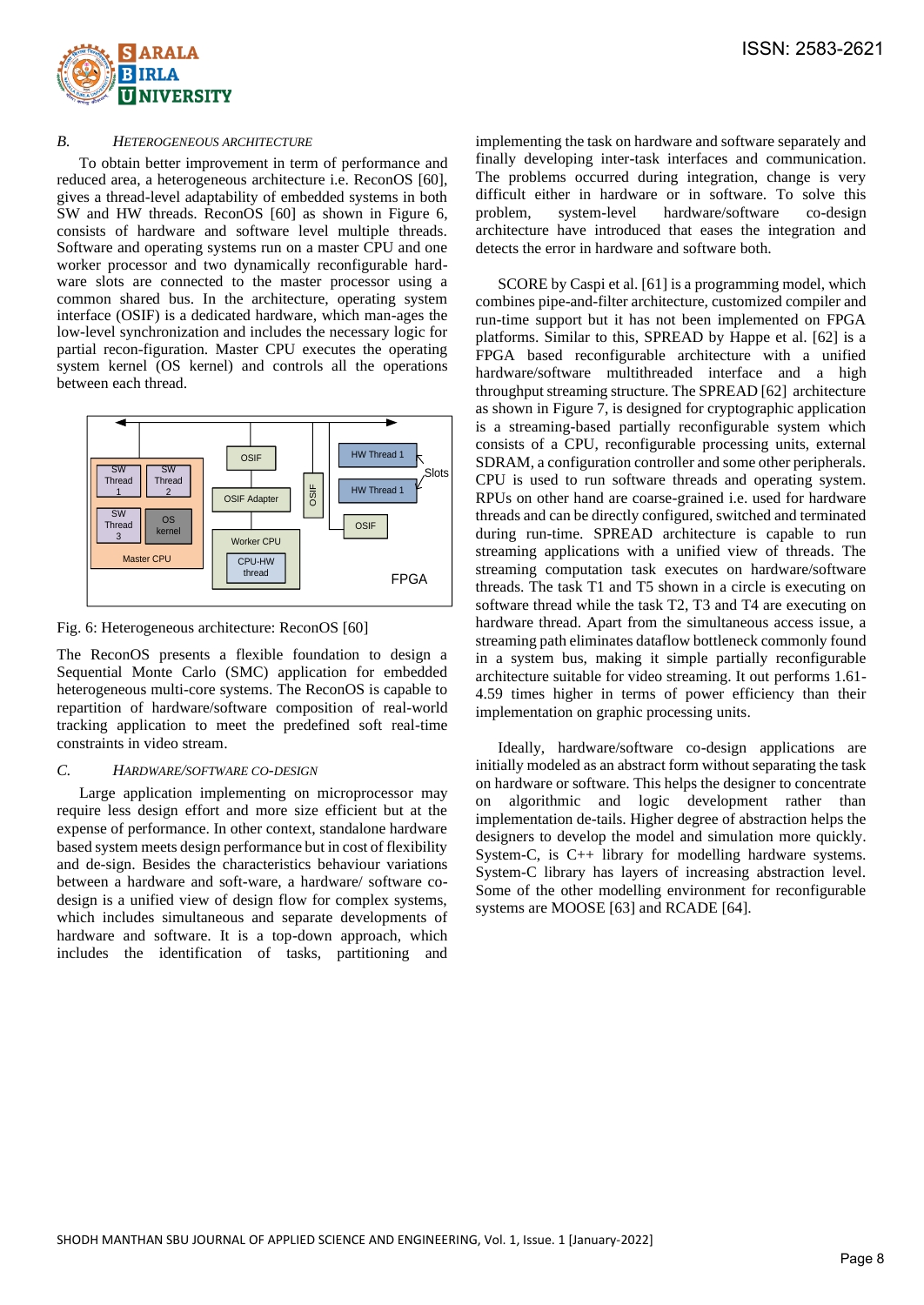



Traditionally a modular design flow method is used to enable partial and dynamic recon-figuration. Using modular design flow, the first step is design entry either by schematics or by HDLs. Before partial reconfiguration, its functionality and implementation are required to verify. Then only a successful simulation and synthesizing of the design can be started. Although, reconfigurable hardware has shown significant benefits for some applications, but the use of software design environment aids in the creation of configuration for the reconfigurable hardware. Complex algorithm, which is used to process images and image sequences make necessary to do simulations of his operation to verify the fulfillment of the specifications under which it has been de-signed. To test systems that process images it is necessary to feed the model with a complete set of signals and data. Current commercial VHDL synthesis and simulation tools are equipped with utilities for create stimulus signals, but they have limited utility in applications that require a big amount of data like in video/image processing. One of the most useful advantages of VHDL is its capacity to be used in the design of test benches that generate the required signals to stimulate the system under test.

#### IV. CONCLUSION

In this paper, we present an existing state-of-art object tracking approaches and how the tracking accuracy are improved by their realization on reconfigurable hard-ware like FPGAs. The objects are mainly represented as: point correspondence, geo-metric models and contour representation. Based on these approaches, many track-ing approaches exist that are required object detection or initialization when the object first appears in a scene. To improve the tracking accuracy even in occlusion or in cutter an independent algorithm can be associated with other smoothing or filtering method has been summarized in this article.

Few of the existing FPGA and reconfigurable architectures along with techniques and methodologies used for increasing the performance of system for object-tracking applications are discussed. As mentioned, the reconfigurable hardware is distinguished due to ability to change the functionality post fabrication or even during operation. Reconfigurable custom architectures which includes reconfigurable processors aim to accelerate the software, and are therefore based on modified

Fig. 7 (a): SPREAD Architecture [62]. Fig. 7 (b): SPREAD Architecture: streaming task [62].

instruction set processors (ISP) architectures. Such type of architectures is therefore fixed. Reconfiguration in that case is confined to other subsections of the architectures, such as on reconfigurable fabric units similar to FPGAs. The reconfigurable pro-cessing fabrics (RPFs) in this case are categorized as fine-grained and coarse-grained. The finegrained fabric manipulates data at bit-level; whereas, the coarse-grained fabrics operate a group of bits on reconfigurable fabric. As discussed, both have its own limitations and benefits. However, in term of performance, power and area utilization, coarse-grained RPFs are more optimized than its counterpart the fine-grained.

#### REFERENCES

- 1. E Cerro- prada, S M Charlwood, P B James-Roxby, "Designing Image Processing Applica-tions using Reconfigurable Computing". Proc. Image processing and its applications. IEE- 1999.
- 2. Xilinx "ML605 Hardware User Guide", UG534 (v1.8) Oct 2, 2013. www.xilinx.com
- 3. Díaz, Javier, et al. "FPGA-based real-time optical-flow system." Circuits and Systems for Video Technology, IEEE Transactions on 16.2 (2006): 274-279.
- 4. Kristensen, Fredrik, et al. "An embedded real-time surveillance system: Implementation and evaluation." Journal of Signal Processing Systems 52.1 (2008): 75-94.
- 5. Xilinx Soft Processors, Xilinx Inc., http://www.xilinx.com/microblaze.
- 6. Abderrahim Doumar, Kentaroh Katoh, Hideo Ito, "Fault Tolerant SoC Architecture Design for JPEG2000 using Partial Reconfigurability". Proc. 22nd IEEE International Symposium on Defect and Fault-Tolerance in VLSI Systems, Rome, Italy, Sept 26-28 (DFT 2007).
- 7. E.L. Horta, J.W. Lockwood, D.E. Taylor, D. Parlour, "Dynamic Hardware Plugins in an FPGA with Partial Run-time Reconfiguration", Design Automation Conference (DAC), June 2002.
- 8. Miguel Arias-Estrada, and Eduardo Rodríguez-Palacios, "An FPGA Coprocessor for Real Time Visual Tracking". Proc. LNCS 2438, pp. 710- 719, 2002. Springer-Verlag Berlin Hei-delberg 2002.
- Usman Ali, M.B. Malik and Khalid Munawar, "FPGA/Soft- Processor based real-time ob-ject tracking system", Proceedings IEEE-2009.
- 10. D. J. Li, L Jiang T Isshiki, H. Kunieda, "New VLSI Array Processor Design for Image Window operation", IEEE Transaction on circuits and systems-II: Analog and Digital Signal Processing. Vol. 46, No. 5, May 1999.
- 11. Gray, J and Kean T, "Configurable hardware: a new paradigm for computation", Proc. Di-cennial CalTech Conference, 1989
- 12. Alper Yilmaz, O. Javed, and M. Shah, Object tracking: A survey, ACM Computing Sur-veys, Vol. 38, No. 4, 1-45, 2006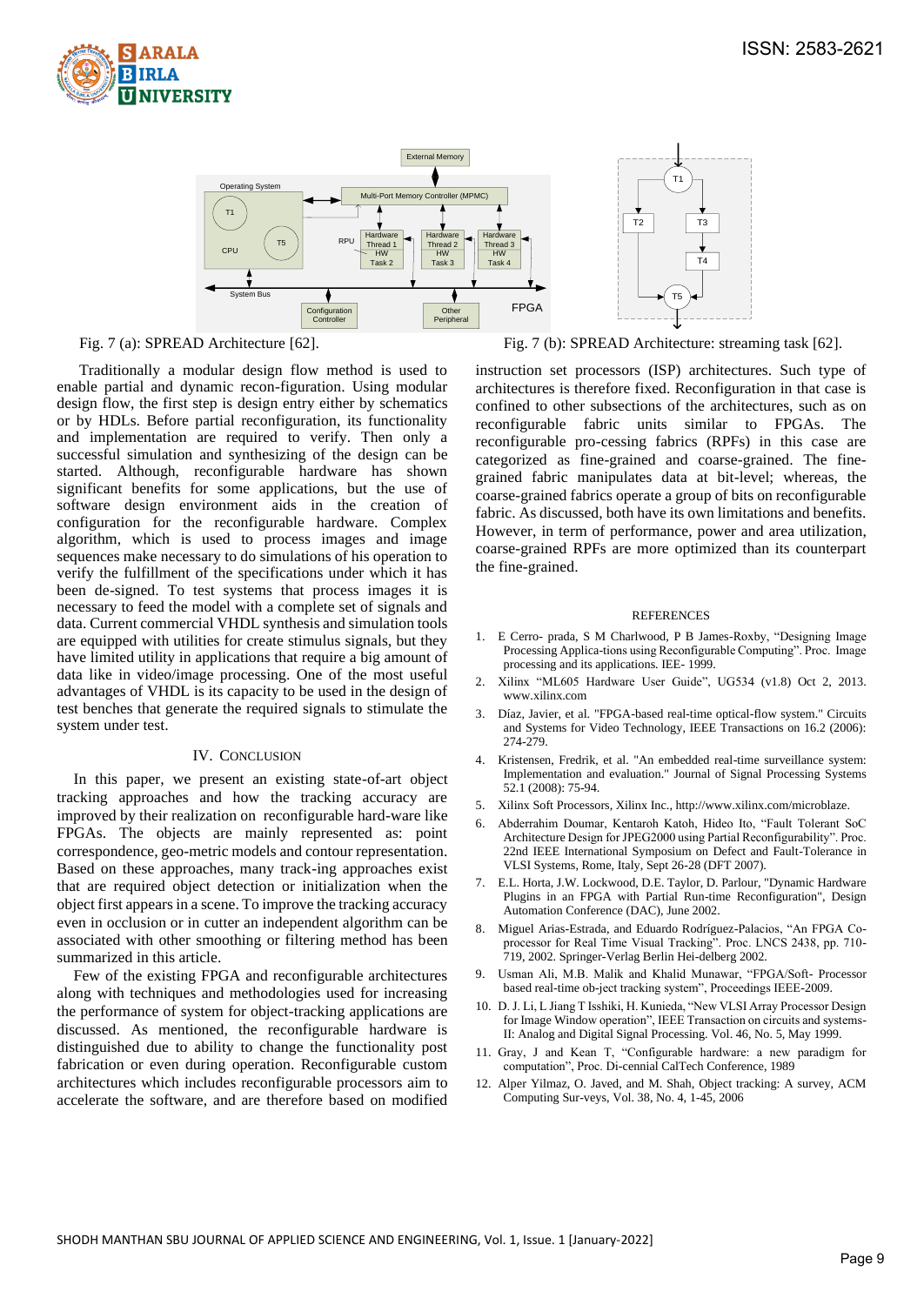

- 13. Comaniciu, Dorin, Visvanathan Ramesh, and Peter Meer. "Kernel-based object tracking." Pattern Analysis and Machine Intelligence, IEEE Transactions on 25.5 (2003): 564-577
- 14. SATO, K. AND AGGARWAL, J. 2004. Temporal spatio-velocity transform and its appli-cation to tracking and interaction. Comput. Vision Image Understand. 96, 2, 100-128.
- 15. SALARI, V. AND SETHI, I. K. 1990. Feature point correspondence in the presence of oc-clusion. IEEE Trans. Patt. Analy. Mach. Intell. 12, 1, 87- 91.
- 16. Weng, Shiuh-Ku, Chung-Ming Kuo, and Shu-Kang Tu. "Video object tracking using adap-tive Kalman filter." Journal of Visual Communication and Image Representation 17, no. 6 (2006): 1190-1208.
- 17. SHI, J. AND TOMASI, C. 1994. Good features to track. In IEEE Conference on Computer Vision and Pattern Recognition (CVPR). 593- 600.
- 18. BERTALMIO, M., SAPIRO, G., AND RANDALL, G. 2000. Morphing active contours. IEEE Trans. Patt. Analy. Mach. Intell. 22, 7, 733-737
- 19. KANG, J., COHEN, I., AND MEDIONI, G. 2004. Object reacquisition using geometric invariant appearance model. In International Conference on Pattern Recongnition (ICPR). 759-762.
- 20. Chi, Jing, Shanshan Gao, Yunfeng Zhang, and Caiming Zhang. "A Regionbased Expres-sion Tracking Algorithm for Spacetime Faces." Computers & Graphics (2015).
- 21. Liwicki, Stephan, Stefanos Zafeiriou, Georgios Tzimiropoulos, and Maja Pantic. "Fast and robust appearance-based tracking." In Automatic Face & Gesture Recognition and Work-shops (FG 2011), 2011 IEEE International Conference on, pp. 507-513. IEEE, 2011.
- 22. Jin, Jonghoon, et al. "Tracking with deep neural networks." Information Sciences and Sys-tems (CISS), 2013 47th Annual Conference on. IEEE, 2013
- 23. Zhu, Shan, and Kai-Kuang Ma. "A new diamond search algorithm for fast block-matching motion estimation." Image Processing, IEEE Transactions on 9.2 (2000): 287-290.
- 24. Mayer, Arnaldo, and Hayit Greenspan. "An adaptive mean-shift framework for MRI brain segmentation." Medical Imaging, IEEE Transactions on 28.8 (2009): 1238-1250.
- 25. Nie, Yao, and Kai-Kuang Ma. "Adaptive rood pattern search for fast blockmatching motion estimation." Image Processing, IEEE Transactions on 11.12 (2002): 1442-1449.
- 26. Turk, Matthew, and Alex P. Pentland. "Face recognition using eigenfaces." Computer Vi-sion and Pattern Recognition, 1991. Proceedings CVPR'91., IEEE Computer Society Con-ference on. IEEE, 1991.
- 27. Black, Michael J., and Allan D. Jepson. "Eigentracking: Robust matching and tracking of ar-ticulated objects using a view-based representation. Computer Vision—ECCV'96. Springer Berlin Heidelberg, 1996. 329- 342.
- 28. Cheng, Yizong. "Mean shift, mode seeking, and clustering." Pattern Analysis and Machine Intelligence, IEEE Transactions on 17.8 (1995): 790-799.
- 29. Comaniciu, Dorin, and Peter Meer. "Mean shift: A robust approach toward feature space analysis." Pattern Analysis and Machine Intelligence, IEEE Transactions on 24.5 (2002): 603-619.
- 30. Comaniciu, Dorin, Visvanathan Ramesh, and Peter Meer. "Real-time tracking of non-rigid objects using mean shift." Computer Vision and Pattern Recognition, 2000. Proceedings. IEEE Conference on. Vol. 2. IEEE, 2000.
- 31. Wang, Jue, Sunghyun Cho, and Shuaicheng Liu. "Simulating tracking shots from image se-quences." U.S. Patent No. 9,253,415. 2 Feb. 2016..
- 32. Emami, Ebrahim, and Mahmood Fathy. "Object tracking using improved CAMShift algo-rithm combined with motion segmentation." Machine Vision and Image Processing (MVIP), 2011 7th Iranian. IEEE, 2011.
- 33. Sutton, Michael A., Jean Jose Orteu, and Hubert Schreier. Image correlation for shape, mo-tion and deformation measurements: basic concepts, theory and applications. Springer Sci-ence & Business Media, 2009.
- 34. Wang, Naiyan, and Dit-Yan Yeung. "Learning a deep compact image representation for vis-ual tracking." Advances in Neural Information Processing Systems. 2013.
- 35. Bartlett, Marian Stewart, Javier R. Movellan, and Terrence J. Sejnowski. "Face recognition by independent component analysis." Neural Networks, IEEE Transactions on 13.6 (2002): 1450-1464.
- 36. Zhou, Huiyu, Yuan Yuan, and Chunmei Shi. "Object tracking using SIFT features and mean shift." Computer vision and image understanding 113.3 (2009): 345-352.
- 37. Tsai, Du-Ming, and Shia-Chih Lai. "Independent component analysisbased background subtraction for indoor surveillance." IEEE Transactions on image processing 18.1 (2009): 158-167.
- 38. Kaittan, Assel H., and Thamir R. Saeed. "Tracking of Video Objects Based on Kalman Fil-ter." Journal of University of Babylon 25.5 (2017): 1507- 1518.
- 39. Blaber, J., B. Adair, and A. Antoniou. "Ncorr: open-source 2D digital image correlation matlab software." Experimental Mechanics 55.6 (2015): 1105-1122.
- 40. Nummiaro, Katja, Esther Koller-Meier, and Luc Van Gool. "An adaptive color-based particle filter." Image and vision computing 21.1 (2003): 99- 110.
- 41. Rui, Yong, and Yunqiang Chen. "Better proposal distributions: Object tracking using un-scented particle filter." Computer Vision and Pattern Recognition, 2001. CVPR 2001. Pro-ceedings of the 2001 IEEE Computer Society Conference on. Vol. 2. IEEE, 2001.
- 42. Kaew Tra Kul Pong, Pakorn, and Richard Bowden. "An improved adaptive background mixture model for real-time tracking with shadow detection." Video-based surveillance sys-tems. Springer US, 2002. 135-144.
- 43. Zivkovic, Zoran. "Improved adaptive Gaussian mixture model for background subtraction." Pattern Recognition, 2004. ICPR 2004. Proceedings of the 17th International Conference on. Vol. 2. IEEE, 2004.
- 44. Canny, John. "A computational approach to edge detection." Pattern Analysis and Machine Intelligence, IEEE Transactions on 6 (1986): 679- 698.
- 45. Kim, Changick, and Jenq-Neng Hwang. "Fast and automatic video object segmentation and tracking for content-based applications." Circuits and Systems for Video Technology, IEEE Transactions on 12.2 (2002): 122- 129.
- 46. Zhu, Zhigang, et al. "Panoramic virtual stereo vision of cooperative mobile robots for localiz-ing 3d moving objects." Omnidirectional Vision, 2000. Proceedings. IEEE Workshop on. IEEE, 2000.
- 47. Zhu, Shiping, et al. "A new cross-diamond search algorithm for fast block motion estima-tion." 2009 16th IEEE International Conference on Image Processing (ICIP). IEEE, 2009.
- 48. Xilinx, Inc. XC6200 Field Programmable Gate Arrays Product Description, Xilinx, Inc., San Jose, 1997.
- 49. Atmel Corp. AT40K Series FPGA Interactive Architecture Guide. Atmel Corp., San Jose, 1999
- 50. Celoxica, RC2000 Development and evaluation board data sheet,version 1.1, 2004
- 51. Xilinx, Inc., PowerPC 405 Processor Block Reference Guide, October 2003
- 52. Altera Corp., Stratix II Device Handbook, February 2004
- 53. Altera Corp., Excalibur Device Overview, May 2002
- 54. Hauser, John R., and John Wawrzynek. "Garp: A MIPS processor with a reconfigurable coprocessor." Field-Programmable Custom Computing Machines, 1997. Proceedings., The 5th Annual IEEE Symposium on. IEEE, 1997.
- 55. Singh, H., Lee, M.-H., Lu, G., Kurdahi, F., Bagherzadeh, N., and Chaves, E.: MorphoSys: an integrated reconfigurable system for dataparallel and compute intensive applications', IEEE Trans. Comput., 2000, 49, (5), pp. 465–481
- 56. T. Miyamori and K. Olukotun, "REMARC: Reconfigurable Multimedia Array Coproces-sor", Proceedings ACM International Symposium on Field-Programmable Gate Arrays, 1998.